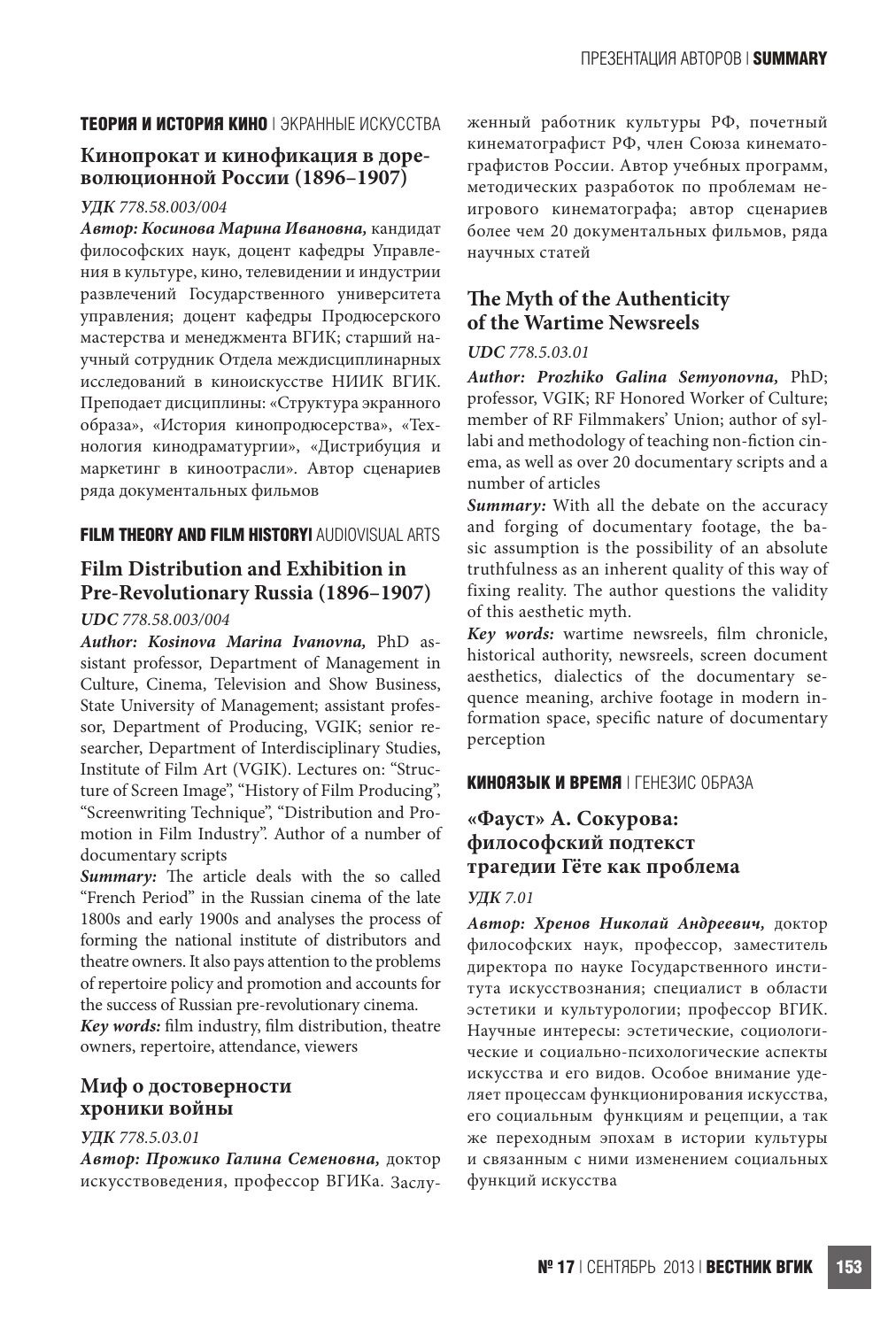### **FILM LANGUAGE AND TIME |** IMAGE GENESIS

# **Alexander Sokurov's "Faust": Goethe's Philosophic Implications as a Problem**

### *UDC 7.01*

*Author: Khrenov Nikolai Andreyevich,* PhD; Deputy Director, State Institute of Art Studies; expert in aesthetics and culturology; professor, VGIK. Academic interests: aesthetic, sociological and psychological aspects of art with an emphasis on the processes of art's functioning, its social role and perception as well as the transition periods in cultural history and resulting changes in the social role of culture

*Summary:* The article is devoted to the unique cinematic masterpiece — Sokurov's attempt to use Goethe's "Faust" for making a statement about the most acute phenomena of the recent century connected with the emergence of masses, mass societies and, consequently, of leaders and dictators. The author speculates on the reasons why Goethe's great tragedy took so much time and effort to be writteen and was published in the final version only posthumously. The answer to this question helps us understand the message of the film.

*Key words:* tetralogy, demonism, dictatorship, inter-text, early Modernism, Faustian man, Homunculus, Post-modernism, the transcendent, utopia, dystopia

# **Музыкальный минимализм в кинематографе: метаморфозы времени и самоявление звука**

### *УДК 7.01*

*Автор: Михеева Юлия Всеволодовна,* кандидат философских наук, заведующая Отделом междисциплинарных исследований в киноискусстве НИИ киноискусства (ВГИК). E-mail: jmikheeva@ zmail.ru

# **Musical Minimalism in the Movies: the Metamorphoses of Time and the Emergence of Sound**

### *UDC 7.01*

*Author: Mikheeva Yulia Vsevolodovna,* PhD, Head of the Interdisciplinary Research Department, Institute of Film Art (VGIK). E-mail: jmikheeva@zmail.ru

*Summary:* The article analyses the role of musical minimalism in the aesthetic perception and theoretical interpretation of a film. This analysis is based on two phenomena: the transcendizing of the artistic space via the inherent value of an isolated sound and the change in the meaning of time through the repetitiveness of musical techniques.

*Key words:* musical minimalism, time and space in the movies, sound in the movies, film's audiovisual pattern

# **Анализ художественного времени в теории драматургии кино**

#### *УДК 791.43.01*

*Автор: Мариевская Наталья Евгеньевна,* кандидат искусствоведения, доцент кафедры драматургии кино, заместитель заведующего кафедры драматургии кино, ВГИК

# **The Analysis of Artistic Time in the Theory of Film Dramaturgy**

### *UDC 791.43.01*

*Author: Marievskaya Natalia Yevgenyevna,* PhD, assistant professor, Deputy Chair of Screenwriting, VGIK.

*Summary:* The article covers the methodological problems of forming film dramaturgy theory due to the absence of the general strategy of analyzing the artistic time of the film.

*Key words:* film dramaturgy, artistic time of the film, research methods, text's structure, film's structure, film

### **ПЕРФОРМАНС** | ИСКУССТВО ВОПЛОЩЕНИЯ

# **«Фазность» и художественное повторение в теории и практике С.А. Эйзенштейна**

### *УДК 77+7.03*

*Автор: Буров Андрей Михайлович,* кандидат искусствоведения, начальник отдела научного развития, доцент кафедры эстетики, истории и теории культуры ВГИК. E-mail: andburov@ gmail.com

### **PERFORMANCE** | THE ART OF PRESENTATION

# **"Phasing" and Artistic Repetition in Eisenstein's Theory and Practice**

### *UDC 77+7.03*

*Author: Burov Andrey Mikhailovich,* PhD, Head of the Academic Development Department;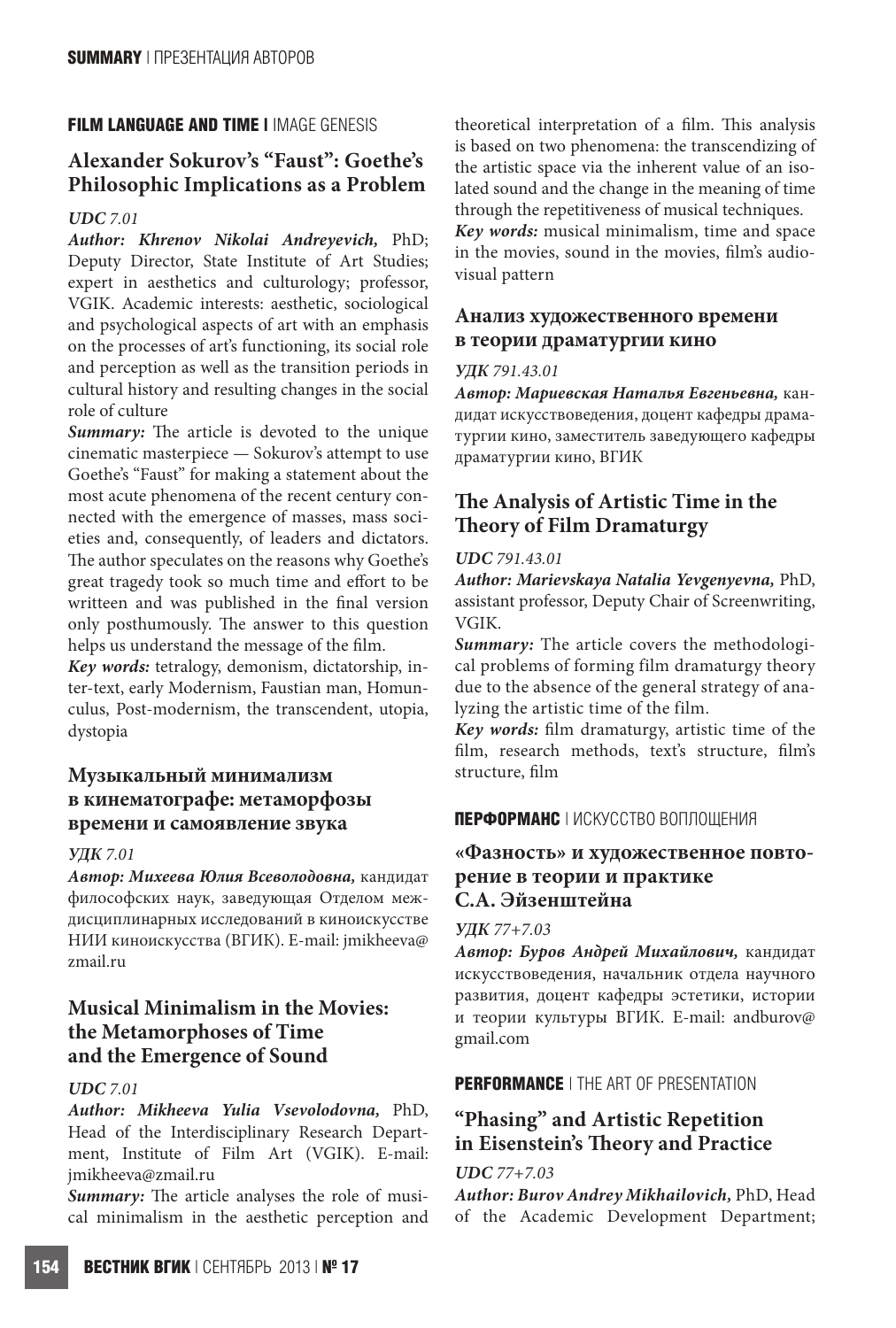assistant professor, Chair of Aesthetics and Culture Studies, VGIK. andburov@gmail.com

*Summary:* The article investigates the artistic phenomenon of repetition through Sergei Eisenstein's silent films. Special emphasis is laid on the analysis in terms of repetition in Eisenstein's theoretical writings.

*Key words:* Eisenstein, film art, repetition, cinematic phase, cinematic phrase, "Strike", "Battleship Potemkin", "October", "Old and New" ("The General Line")

### **КУЛЬТУРА ЭКРАНА** | КУЛЬТУРОЛОГИЯ. ФИЛОСОФИЯ

# **Культурологический анализ понятия «ШОУ»**

### *УДК 792.7*

*Автор: Ванченко Татьяна Петровна*, доктор философских наук, старший научный сотрудник отдела научного развития ВГИК. Автор ряда научных статей и публикаций, посвященных проблемам моделирования в сфере культуры, шоу как особому типу зрелищности, архитектонике массовых праздников, культуролого-антропологическим особенностям современных праздников, семантико-семиотическим аспектам праздника как феномену культуры и др

### **SCREEN CULTURE** | CULTUROLOGY. PHILOSOPHY

# **Aesthetic Analysis of the Show as a Concept**

### *UDC 792.7*

*Author: Vanchenko Tatiana Petrovna*, PhD in Philisophy, senior researcher, Academic Development Department, VGIK, author of a number of articles devoted to such problems as modeling in culture, a show as a special type of entertainment, the architectonics of mass festivities, the culturological and anthropological basis of modern holidays, the semantic and semiotic aspects of a holiday as a cultural phenomenon, etc

*Summary:* The article investigates the aesthetic principles of the show as a mass cultural phenomenon, surveys its representation in various dictionaries, determines the origins and development of the show as a cultural fact and explores a specific type of spectacle.

*Key words:* show, mass culture, spectacle, attraction, stunt

# **Проблемное поле современного информационного пространства**

### *УДК 159.923.33*

*Автор: Малышев Антон Владимирович*, кандидат экономических наук, в настоящее время — исполнительный директор Фонда социальной и экономической поддержки отечественной кинематографии

# **The Problem Field of Modern Information Space**

#### *UDC* 159.923.33

*Author: Malyshev Anton Vladimirovich,* PhD in Economics, VGIK graduate, Managing Director, Federal Foundation for Social and Economic Support of National Cinema

*Summary:* The article explores modern information space in terms of the younger generation perceptual psychology and the formation of an adolescent's outlook. The author examines the character and factors of the shift in the social and moral value system of the young, investigates social and cultural problems in the digital postindustrial world.

*Key words:* field, space, culture, personality, psychology

### **МИРОВОЙ КИНОПРОЦЕСС** | АНАЛИЗ

### **Эстетика кэмпа и кинокомикс**

### *УДК 778.5.01 (014)*

*Автор: Цыркун Нина Александровна,* кандидат философских наук, заведующая Отделом современного экранного искусства НИИК–ВГИК

### **WORLD CINEMA** | ANALYSIS

### **Camp Aesthetics and Movie Mix**

### *UDC 778.5.01 (014)*

*Author: Tsyrkun Nina Alexandrovna,* PhD, Head of the Modern Screen Art Department, Institute of Film Art (VGIK)

*Summary:* The article is devoted to the "camp nature" of American movie mix and the process of acquiring its authentic stylistic form determined by its genesis on the one hand, and by the "sensibility of an era" (according to Susan Sontag who coined the term "Camp"), on the other. Using the example of "Batman" (1966) the author shows how the nar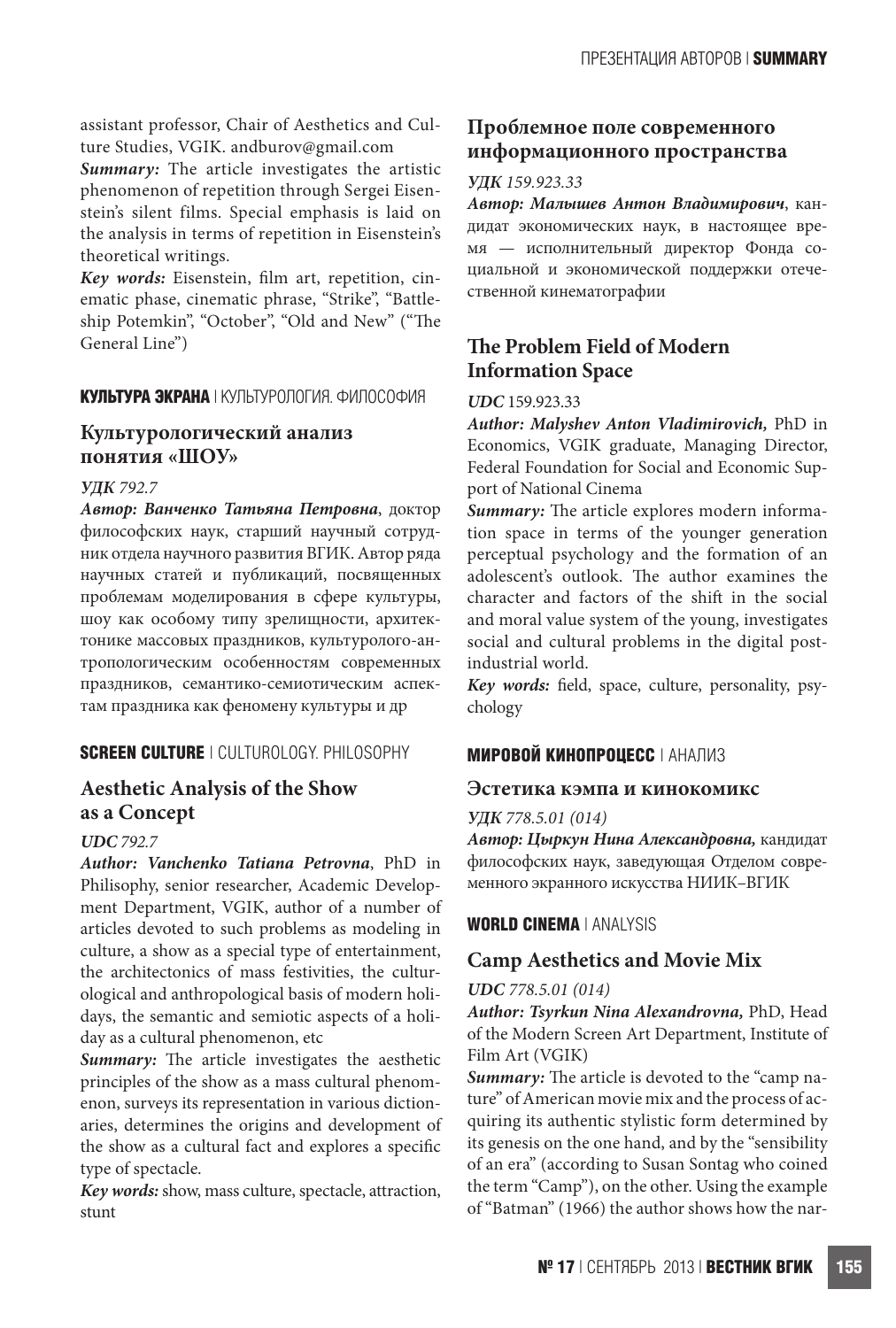rative elements of a comic strip get arranged into a new pattern perceived as a fresh articulation of the "living myth".

*Key words:* movie mix, camp, Comics Code Authority, "Batman", "the sensibility of an era", counter-culture, myth

### **ЗАРУБЕЖНОЕ КИНО В ЛИЦАХ** | ТВОРЧЕСКИЙ ПОРТРЕТ

# **Творческий почерк Бэза Лурманна**

*УДК 7.01*

*Автор: Звегинцева Ирина Анатольевна,* доктор искусствоведения, НИИК ВГИК

### **FOREIGN CINEMA** | A PROFILE

### **Baz Luhrmann's creative manner**

#### *UDC 7.01*

*Author: Zvegintseva Irina Anatolyevna,* GPhD in Art, Institute of Film Art (VGIK)

**Summary:** The article explores the creative development of the American and Australian film director and actor Baz Luhrmann.

*Key words:* Australia, director, American cinema

### **КИНОБИЗНЕС** | СТРАТЕГИЯ И ТАКТИКА УПРАВЛЕНИЯ

# **Региональные аспекты государственной политики в сфере культуры и искусства**

### *УДК 338.46*

*Авторы: Молчанов Игорь Николаевич,* доктор экономических наук, профессор факультета продюсерства и экономики ВГИК. Читает курсы «Управление персоналом» (ВГИК), «Экономику сферы услуг», «Экономику общественного сектора» (МГУ). Сфера научных интересов: экономика культуры, экономика образования, региональная экономика, экономика туризма и спорта. Член экспертного совета при Комитете по образованию Государственной Думы Федерального Собрания Российской Федерации.

*Молчанова Наталья Петровна,* доктор экономических наук, доцент кафедры финансов и технологий инвестирования МГУ-ТУ имени К.Г. Разумовского. Читает курсы: «Национальная экономика», «Государственное регулирование национальной экономики», «Прогнозирование национальной экономики», «Экономическая оценка инвестиций», «Региональная экономика». Сфера научных интересов: экономика культуры, региональная экономика, инвестиционная политика

**FILM INDUSTRY** | STRATEGY AND TACTICS OF MANAGEMENT

# **Regional Aspects of the State Policy in Culture and Art**

#### *UDC 338.46*

*Authors: Molchanov Igor Nikolaevich*, PhD in Economics, Professor, VGIK, lecturer on "Personnel Management"(VGIK), "Service Industry Economics", "Public Sector Economics" (Moscow State University). Specialist in economics of culture, education, tourism and sport, regional economics. Member of the Dissertation Council (MSU), Vice-Chairman of the Dissertation Council (Moscow State University of Technology and Management), Member of the Expert Board with the Education Committee of the State Duma of the RF Federal Assembly.

*Molchanova Nataliya Petrovna*, PhD in Economics, Associate professor of the Department of Finances and Investing Technology, Moscow State University of Technology and Managements. Lectures on: "National Economy", "State Supervision of National Economy", "Economic Assessment of Investments", "Regional Economics". Academic interests: economics of culture, regional economics, investment policy.

*Summary:* The article emphasizes the subfederal problems of development in the domain of culture and art, investigates the promising forms of concept-based and policy documents, various sources of investing in the regional cinematic institutions. The authors analyze the advantages of the new managerial and legal form of non-commercial institutions — an autonomous foundation recommended as the most suitable one for putting cultural events into practice.

*Key words:* region of the Russian Federation, state cultural policy, investment climate, concept, financing, autonomous foundation